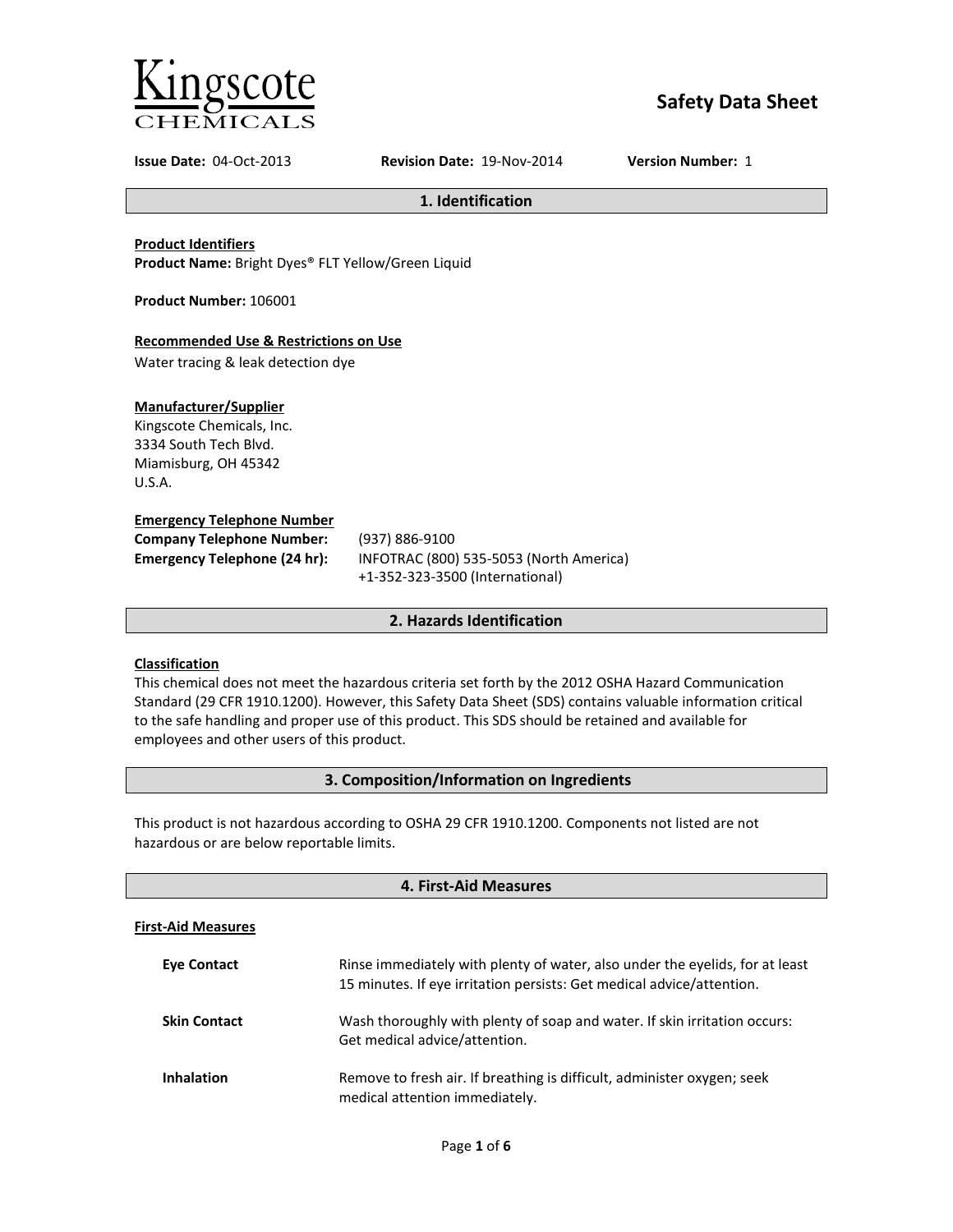**Ingestion** Rinse mouth. DO NOT induce vomiting. Drink plenty of water. Never give anything by mouth to an unconscious person. Get medical attention if large quantities were ingested or if nausea occurs.

#### **Most Important Symptoms and Effects**

**Symptoms** Will cause staining of the skin on contact. May cause eye irritation. Inhalation of dust may cause respiratory irritation. Ingestion may cause urine to be a yellow/green color until the dye has been washed through the system.

#### **Indication of Any Immediate Medical Attention and Special Treatment Needed**

**Notes to Physician** Treat symptomatically.

#### **5. Fire-Fighting Measures**

#### **Suitable Extinguishing Media**

Water spray (fog). Carbon dioxide (CO2). Dry chemical.

#### **Unsuitable Extinguishing Media**

Not determined

# **Specific Hazards Arising from the Chemical**

Product is not flammable. Burning/combustion may produce oxides of carbon and nitrogen (NOx).

#### **Protective Equipment and Precautions for Firefighters**

Wear self-contained breathing apparatus pressure-demand, MSHA/NIOSH (approved or equivalent) and full protective gear.

#### **6. Accidental Release Measures**

#### **Personal Precautions, Protective Equipment and Emergency Procedures**

| <b>Personal Precautions</b>                                 | Use personal protective equipment as recommended in Section 8.                                                    |  |
|-------------------------------------------------------------|-------------------------------------------------------------------------------------------------------------------|--|
| <b>Environmental Precautions</b>                            | Prevent from entering into soil, ditches, sewers, waterways and/or<br>groundwater. See Section 12 and Section 13. |  |
| <b>Methods and Material for Containment and Cleaning Up</b> |                                                                                                                   |  |
| <b>Methods for Containment</b>                              | Prevent further leakage or spillage if safe to do so                                                              |  |

| <b>Methods for Cleaning Up</b> | Sweep up and collect into suitable containers for disposal. Flush area<br>with water. |
|--------------------------------|---------------------------------------------------------------------------------------|

#### **7. Handling and Storage**

#### **Precautions for Safe Handling**

| <b>Advice on Safe Handling</b> | Handle in accordance with good industrial hygiene and safety practices. |
|--------------------------------|-------------------------------------------------------------------------|
|                                | Use personal protection recommended in Section 8. Avoid contact with    |
|                                | skin, eyes, or clothing. Avoid breathing dusts. Contaminated clothing   |
|                                | should not be allowed out of the workplace.                             |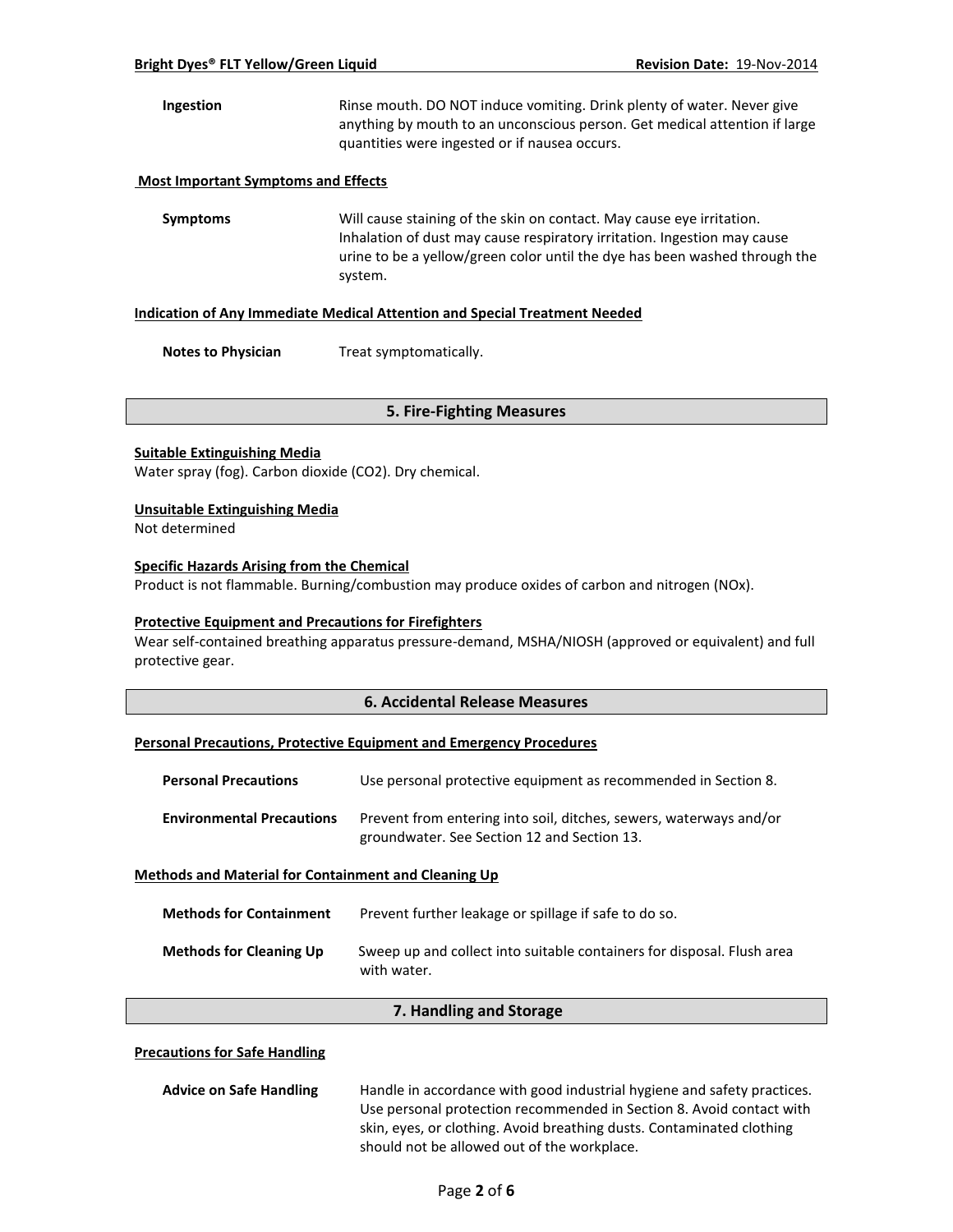# **Conditions for Safe Storage, Including Incompatibilities**

| <b>Storage Conditions</b> | Keep container tightly closed and store in a cool, dry, and well- |
|---------------------------|-------------------------------------------------------------------|
|                           | ventilated area. Keep from freezing.                              |
|                           |                                                                   |

**Incompatible Materials** Acids.

# **8. Exposure Controls / Personal Protection**

# **Exposure Guidelines**

This product, as supplied, does not contain any hazardous materials with occupational exposure limits established by the region specific regulatory bodies.

#### **Engineering Controls**

Ensure adequate ventilation, especially in confined areas. Eyewash stations. Showers.

# **Individual Protection Measures, Such as Personal Protective Equipment:**

| <b>Eye/Face Protection</b>        | Goggles.                                                                |
|-----------------------------------|-------------------------------------------------------------------------|
| <b>Skin &amp; Body Protection</b> | Rubber gloves. Suitable protective clothing.                            |
| <b>Respiratory Protection</b>     | No protection is ordinarily required under normal conditions of use.    |
| <b>Hygiene Measures</b>           | Handle in accordance with good industrial hygiene and safety practices. |

# **9. Physical and Chemical Properties**

# **Information on Basic Physical and Chemical Properties**

| <b>Physical State</b>            | Liquid                      | <b>Odor</b>           | None apparent  |
|----------------------------------|-----------------------------|-----------------------|----------------|
| Appearance                       | Yellow/green liquid         | <b>Odor Threshold</b> | Not determined |
| Color                            | Yellow/green                |                       |                |
| <b>Property</b>                  | <b>Values</b>               |                       |                |
| рH                               | >8.0                        |                       |                |
| <b>Melting/Freezing Point</b>    | $^{\sim}$ 32°F              |                       |                |
| <b>Boiling Point/Range</b>       | $^{\circ}$ 212 $^{\circ}$ F |                       |                |
| <b>Flash Point</b>               | Not applicable              |                       |                |
| <b>Evaporation Rate</b>          | 1.8                         |                       |                |
| Flammability (solid, gas)        | Liquid – not applicable     |                       |                |
| <b>Upper Flammability Limits</b> | Not applicable              |                       |                |
| <b>Lower Flammability Limits</b> | Not applicable              |                       |                |
| <b>Vapor Pressure</b>            | Not applicable              |                       |                |
| <b>Vapor Density</b>             | 0.6                         |                       |                |
| <b>Relative Density</b>          | Not applicable              |                       |                |
| <b>Specific Gravity</b>          | 1.04                        |                       |                |
| Solubility                       | Highly soluble in water     |                       |                |
| <b>Partition Coefficient</b>     | Not determined              |                       |                |
| <b>Auto-ignition Temperature</b> | Not determined              |                       |                |
| <b>Decomposition Temperature</b> | Not determined              |                       |                |
| <b>Viscosity</b>                 | Not determined              |                       |                |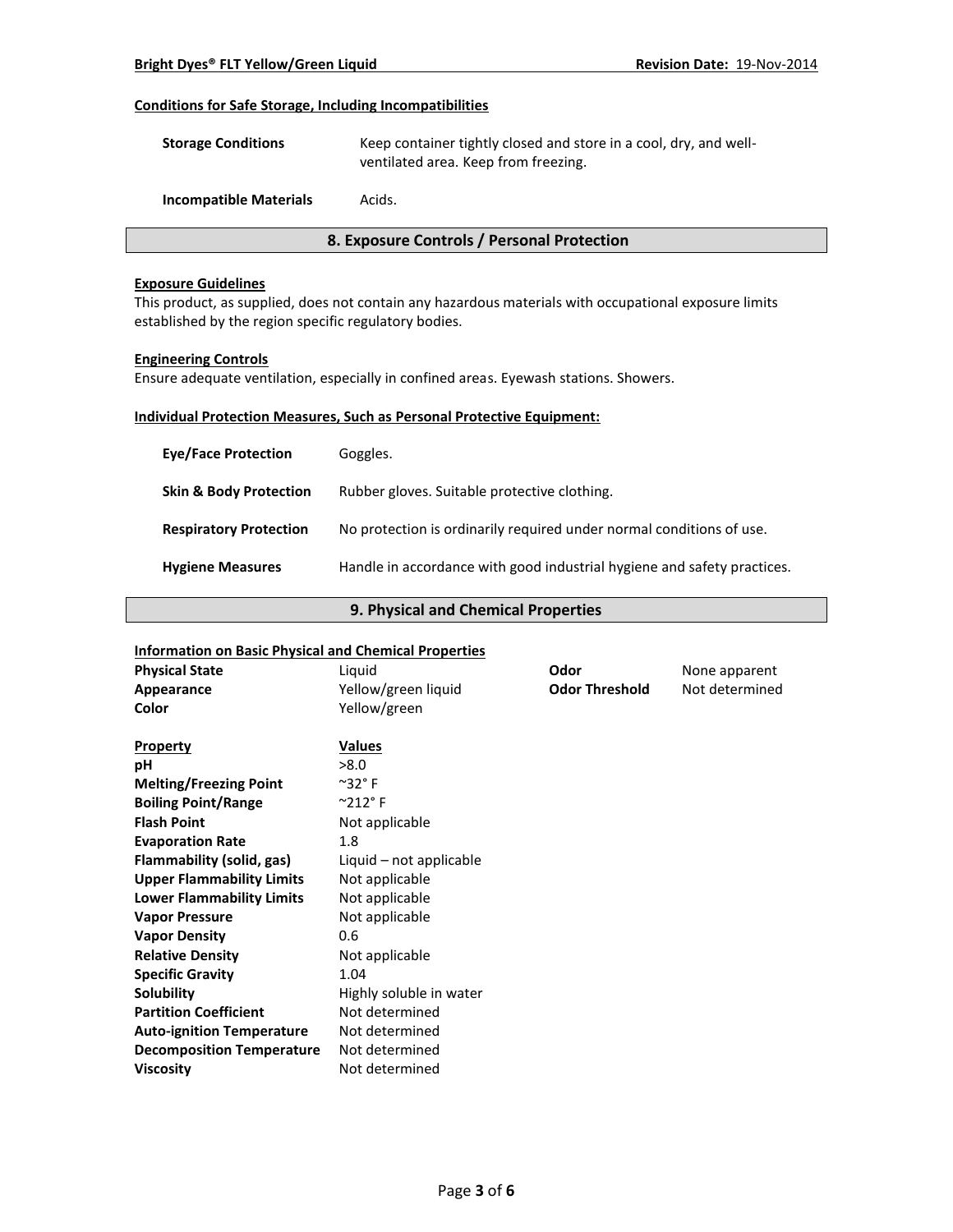# **10. Stability and Reactivity**

# **Reactivity**

Not reactive under normal conditions.

# **Chemical Stability**

Stable under recommended storage conditions.

#### **Possibility of Hazardous Reactions**

None under normal processing.

#### **Conditions to Avoid**

Keep separated from incompatible substances. Keep out of reach of children.

#### **Incompatible Materials**

Acids.

# **Hazardous Decomposition Products**

Oxides of carbon and nitrogen (NOx).

# **11: Toxicological Information**

#### **Information on Likely Routes of Exposure**

| <b>Inhalation</b>   | Avoid breathing vapors or mists.     |
|---------------------|--------------------------------------|
| Ingestion           | Do not ingest.                       |
| <b>Skin Contact</b> | May cause an allergic skin reaction. |
| <b>Eye Contact</b>  | Avoid contact with eyes.             |

# **Delayed, Immediate, and Chronic Effects from Short- and Long-Term Exposure**

May cause an allergic skin reaction.

# **Numerical Measures of Toxicity**

Not determined

# **Symptoms Associated with Exposure**

See Section 4 of this SDS for symptoms.

# **Carcinogenicity**

| <b>NTP</b>  | None |
|-------------|------|
| <b>IARC</b> | None |
| <b>OSHA</b> | None |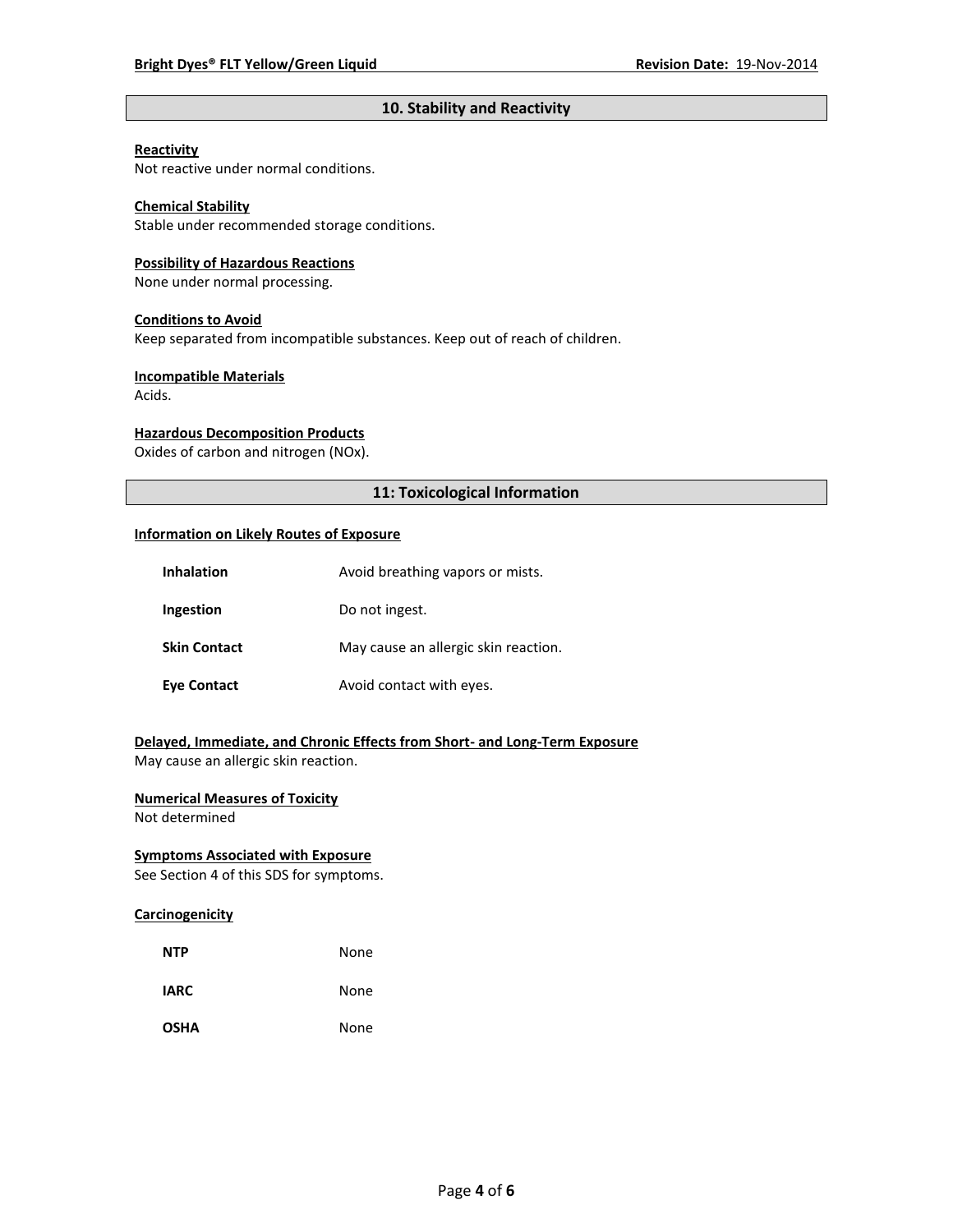#### **12. Ecological Information**

#### **Ecotoxicity**

This product is not classified as environmentally hazardous. However, this does not exclude the possibility that large or frequent spills can have a harmful or damaging effect on the environment.

#### **Component Information**

Not available

# **Persistence/Degradability**

Not determined

#### **Bioaccumulation**

Not determined

#### **Mobility**

Not determined

#### **Other Adverse Effects**

Not determined

#### **13. Disposal Considerations**

#### **Waste Disposal Methods**

Dispose of in accordance with federal, state, and local regulations.

#### **Contaminated Packaging**

Do not re-use empty containers.Dispose of containers in accordance with federal, state, and local regulations.

### **14. Transport Information**

#### **Note**

See current shipping paper for most up-to-date shipping information, including exemptions and special circumstances.

| DOT         | Not regulated |
|-------------|---------------|
| IATA        | Not regulated |
| <b>OMDG</b> | Not regulated |

#### **15: Regulatory Information**

#### **International Inventories**

**TSCA** Listed

#### **U.S. Federal Regulations**

**CERCLA** This material, as supplied, does not contain any substances regulated as hazardous substances under the Comprehensive Environmental Response Compensation and Liability Act (CERCLA) (40 CFR 302) or the Superfund